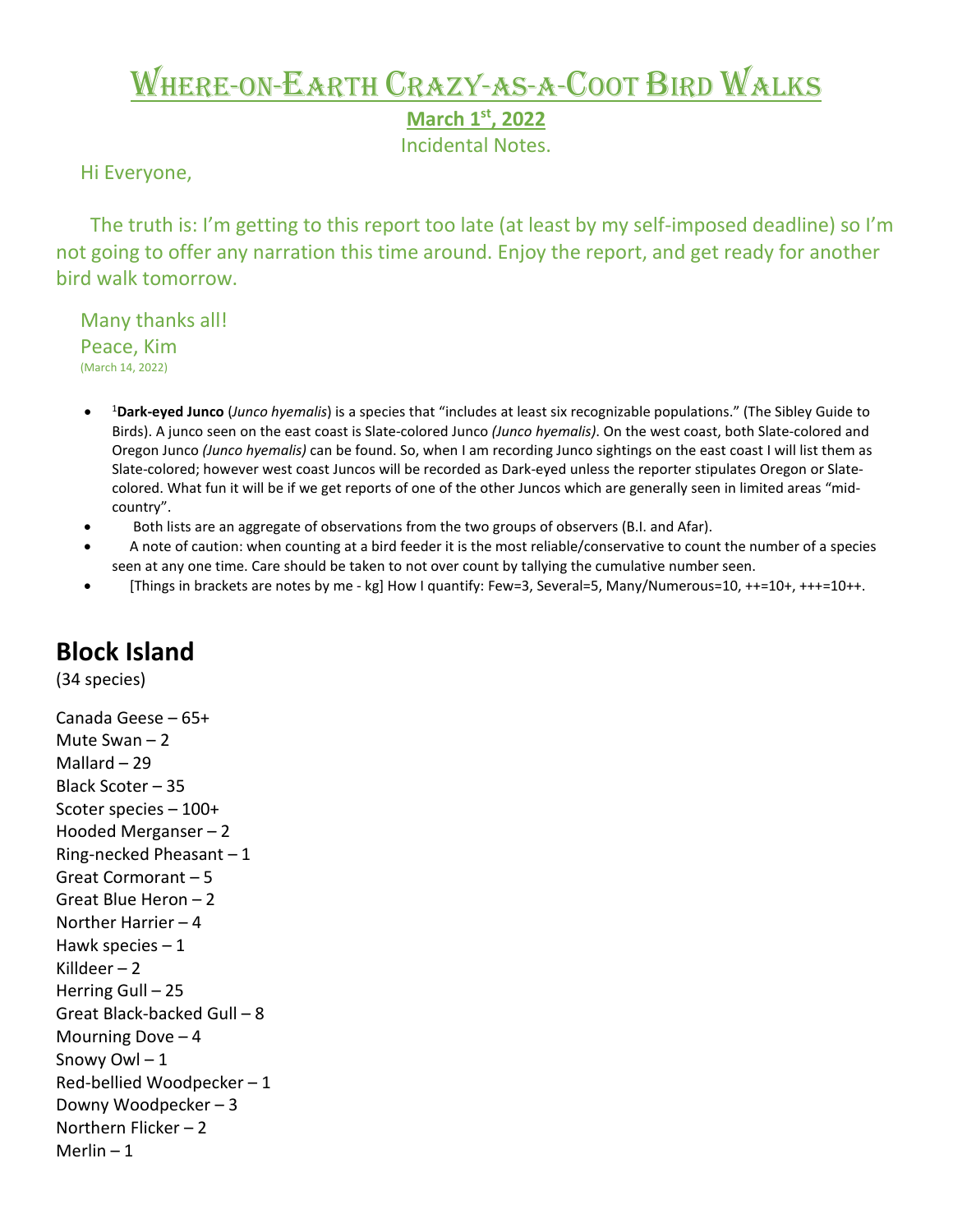Blue Jay  $-2$ American Crow – 19+ Black-capped Chickadee – 4 Carolina Wren – 6 American Robin – 71 European Starling – 33 Song Sparrow – 4 White-throated Sparrow – 9 Northern Cardinal – 12 Red-winged Blackbird – 61 Eastern Meadowlark – 1 Common Grackle – 2 House Finch – 4 American Goldfinch – 7

## **From Afar** South Kingston, Sarasota, FL; Seattle, WA; Sutherlin, OR.

(66 species )

Greater White-fronted Goose – 10 Canada Goose – 44+ Mute Swan – 2 Wood Duck – 3 American Wigeon – 10 Mallard – 20 Blue-winged Teal  $-2$ Northern Shoveler – 7 Greater Scaup – 30 Bufflehead – 19+ Hooded Merganser – 10 Common Merganser – 4 American White Pelican – 7 Wood Stork – 1 Least Bittern – 1 Great Blue Heron – 3 Little Blue Heron – 2 Cattle Egret – 10 Glossy Ibis – 2 White Ibis – 10 Turkey Vulture – 10 Black Vulture – 4 Bald Eagle  $-3$ Hawk species (large)  $-1$ Purple Gallinule – 2 Common Gallinule – 10 American Coot – 110+ Sandhill Crane – 7 Wilson's Snipe – 1 Herring Gull – 30+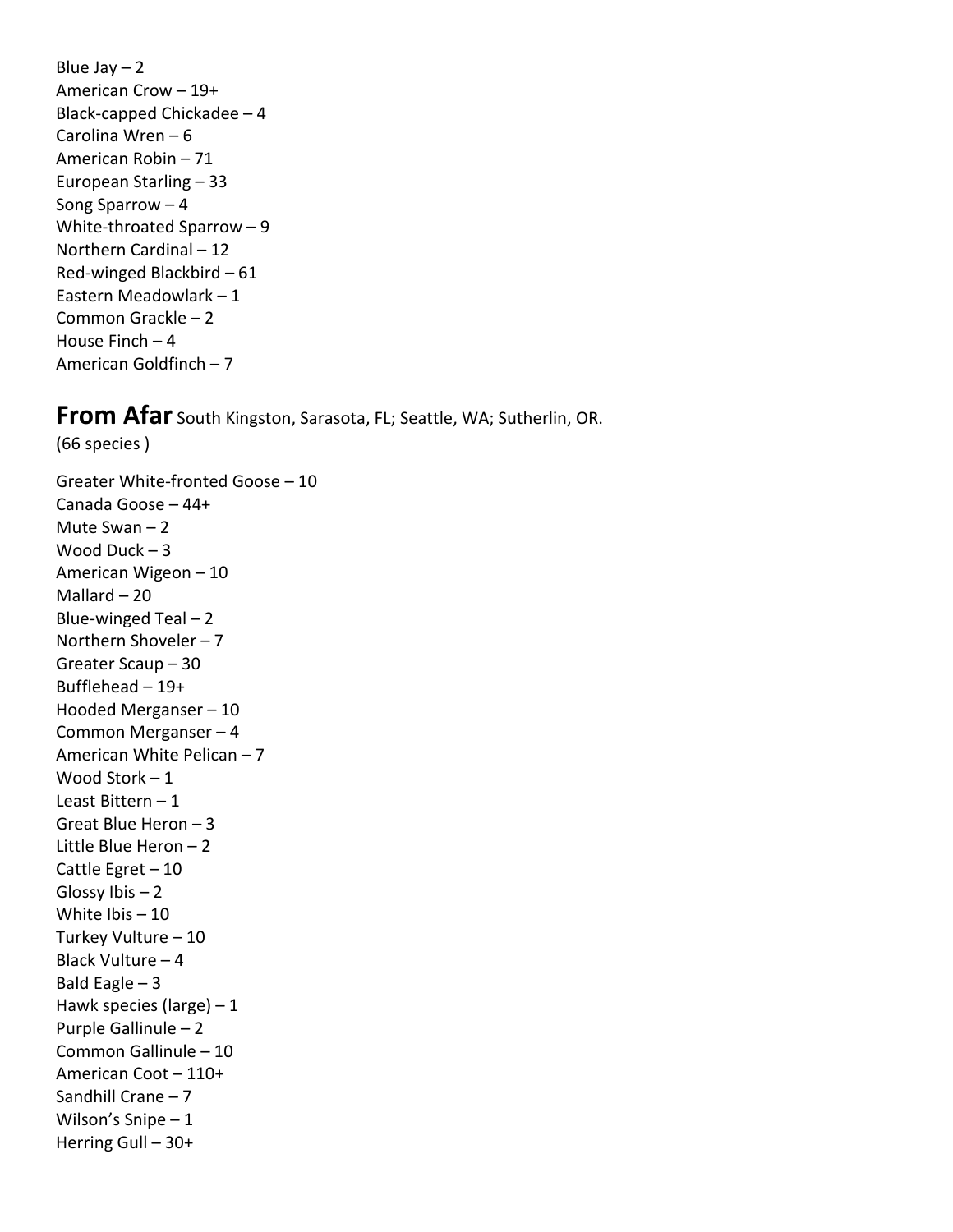Caspian Tern – 1 Mourning Dove  $-6$ Black-hooded Parakeets – 14 Anna's Hummingbird – 1 Belted Kingfisher – 1 Red-bellied Woodpecker – 2 Downy Woodpecker – 1 Hairy Woodpecker – 2 Northern (Red-shafted) Flicker – 5+ Loggerhead Shrike – 1 Blue Jay  $-5$ American Crow – 27 Purple Martin – 10 Black-capped Chickadee – 1 Tufted Titmouse – 3 White-breasted Nuthatch – 2 Bewick's Wren – 1 Carolina Wren – 3 Brown Creeper – 1 American Robin – 12+ Northern Mockingbird – 1 European Starling – 16 Pine Warbler – 20 Amer. Tree Sparrow – 3 Song Sparrow – 1 Swamp Sparrow – 2 White-throated Sparrow – 3 White-crowned Sparrow – 1 Golden-crowned Sparrow – 4-6 Slate-colored<sup>1</sup> Junco  $-10$ Northern Cardinal – 5 Painted Bunting – 2 Red-winged Blackbird – 45 Common Grackle – 50 Brown-headed Cowbird – 60 Boat-tail Grackle – 10 American Goldfinch – 2

And, 4 rabbits.

**Cathy Joyce & Nigel Grindley** Hi Kim, Here is our home bird list - it's split into 2 parts:

 1) Around the yard and Warden's Pond: Canada Goose – 6, Hooded Merganser – 2, Red-bellied Woodpecker – 1, Downy Woodpecker – 2, Black-capped Chickadee – 4, Carolina Wren – 1, American Robin – 1, Song Sparrow – 1, Whitethroated Sparrow – 9, Northern Cardinal – 10, Red-winged Blackbird - 1

 2) Walk to Dickens Preserve and South-west Point (without binoculars!): Mallard – 2, Ring-necked Duck – 1, Scoter sp. - 100+, Northern Harrier - 1 (a magnificent grey ghost), American Robin – 40, Red-winged Blackbird – 25. Great walk this morning - many thanks! Cathy & Nigel

**Crazy-as-a-Coot Bird Walkers** Painted Rock, Snake Hole Rd, Lakeside Drv Loop, Washington, Rhode Island, US Mar 1, 2022 8:00 AM - 10:00 AM. Protocol: Traveling 1.5 mile(s). Checklist Comments: Part sun to cloudy, 30F,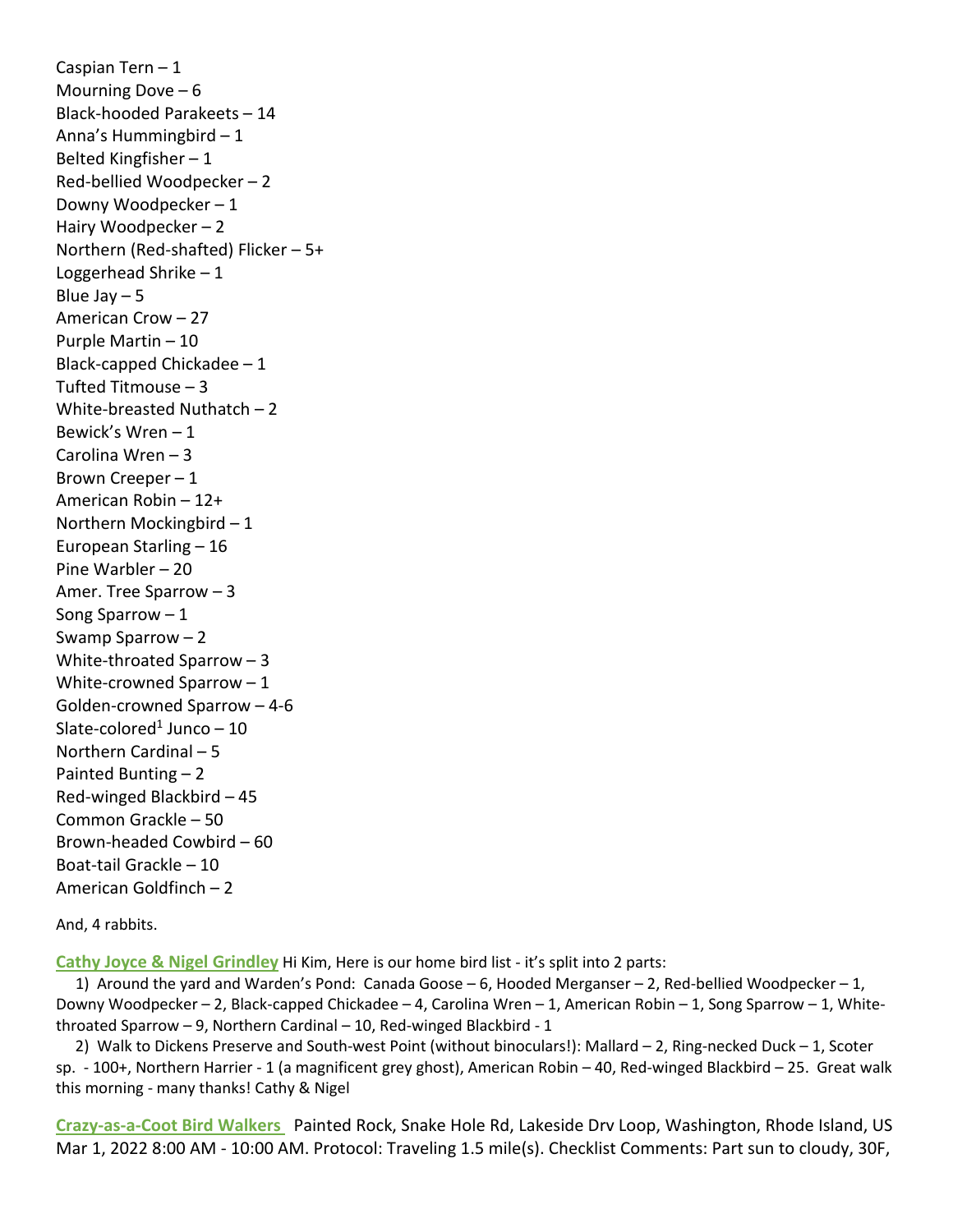light south wind. Loop: Painted Rock/Snake Hole Rd. & bluff edge/Jones fields & pond/ residential yards to path leading to Lakeside Drive/Breydert Pond and back to Painted Rock, with ancillary report from nearby Seneca Swamp. Participants: Susan Matheke, Amy Keeler, Cathy Joyce, Nigel Grindley, Judy Gray, Jules Craynock, Socha Cohen, Chuck McMellon, Debbie Martin, & Kim G. 18 species (+1 other taxa): Canada Goose 6, Mallard 12, Black Scoter 35, Ring-necked Pheasant 1, Mourning Dove 1, Herring Gull 5, Great Cormorant 5, Great Blue Heron 1, Northern Harrier 3, hawk sp. 1, Snowy Owl 1, Merlin 1, Carolina Wren 4, European Starling 15, American Robin 30, Song Sparrow 2, Eastern Meadowlark 1, Red-winged Blackbird 30, Northern Cardinal 1. And, Amy reminded me that we also had 3 American Crows.

**Curt Milton** The report from Seattle: We've been pounded the last few days by another atmospheric river (think rain like a firehose), so I wasn't sure I'd be able to get out today. But the day was sunny, with temps in the low 50s, so off I went. I went to the Union Bay Natural Area, which never disappoints. Saw two birds that I hadn't seen there before: wood ducks and greater white-fronted geese. Here is my list: American Robin: 2, Downy Woodpecker: 1, Goldencrowned sparrow: 4-6, Mallards: numerous, American Crow: numerous, Anna's Hummingbird: 1, Red-winged Blackbird: 1, Canada goose: numerous, Bufflehead: 4, Northern Shoveler: 6-8, Wood Duck: 2-4, American Wigeon: numerous, Hooded Merganser: numerous, American Coot: numerous, Greater White-fronted goose: numerous, Bewick's Wren: 1 Thank you for being our bird walk leader! Curt

**Dan Kasuba** – Hello Kim, It was another exciting visit to Sarasota Audubon/ Celery fields yesterday. Great to have naturalists helping to point out the various species viewed from 2 different boardwalks. One in a swampy area, the other beside a meandering river! Sightings included: 1 Caspian tern, 1 loggerhead shrike, 1 wood stork, 1 Wilson's snipe, 1 least bittern, 2 painted buntings, 2 purple galinules and many common galinules, 3 bald eagles, 1 large unidentifiable hawk, 7 sandhill cranes, 4 black and many turkey vultures, 10 white and 2 glossy ibises, 3 GBHs, 2 little blue herons, 6 blue winged teal, 2 red bellied woodpeckers, many cattle egrets, purple martins, boat-tailed grackles, brown headed cowbirds and American crows, 14 black hooded parakeets, 20 pine warblers, 7 white pelicans and 12 red winged blackbirds. Also 4 rabbits! Thanks and enjoy!!

**Erica Anderson** – Pleasant Hill, OR. I will say the robins are here, the red shafted flickers have been drumming on our gutters and doing mating dances in the trees.

**Kim Gaffett** – Going-about-my-day, mostly at my bird feeder and yard/pond. Canada Goose 35, Mallard 15, Herring Gull 20, GBBG 8, Mourning Dove 3, Red-winged Blackbird 5, E. Starling 3, C. Grackle 2, House Finch 4, A. Goldfinch 7, Downy Woodpecker 1, N. Cardinal 1, Song Sparrow 1, Carolina Wren 1, A. Crow 6, Blue Jay 2.

**Susan Matheke** – Not really [birding on 3/1] but today [3/2] riding was great, 1 great blue, 2 swans, 2 killdeer, 15 starlings, 10 plus robins, 2 flickers, 18 Canada geese, can that count

**Tom Fetherston** Good evening Kim – Another day with changes from last time and some new arrivals. Last report the "blackbird" numbers were minimal, today they were back in force with some new recruits. The grackles, cowbirds and starlings were joined by red-winged blackbirds. They weren't as numerous as the grackles and cowbirds but still made up part of the mob, perhaps 20%? Again I wonder what caused the change in numbers, maybe snow cover? Does a blanket of snow cause the flocks that would normally be in fields to descend on feeders? I only have a few observations but so far that seems to correlate. Yesterday I had a gray catbird at a feeder, it didn't return today but instead a northern mockingbird showed up. Driven out by the blackbird mob but observed, nonetheless. More cardinals around and a host of juncos. Probably more than I reported but they are so hard to count when hopping everywhere. Even had a neighbor's chicken crash the party but she didn't go on the official list.

 As usual birds on Worden's Pond will be noted with WP and estimates with \* Birds at the feeders were counted as singles unless they were different sexes or present simultaneously. Here's my list: Slate colored junco (10), Carolina wren, Song sparrow, White breasted nuthatch (2), Hairy woodpecker (2), Mourning dove (6), White throated sparrow (3), Northern cardinal (5), Brown headed cowbird (50\*), Common grackle (50\*), European starling (6\*), Red-winged blackbird (20\*), Tufted titmouse (3), Blue jay (5), American tree sparrow